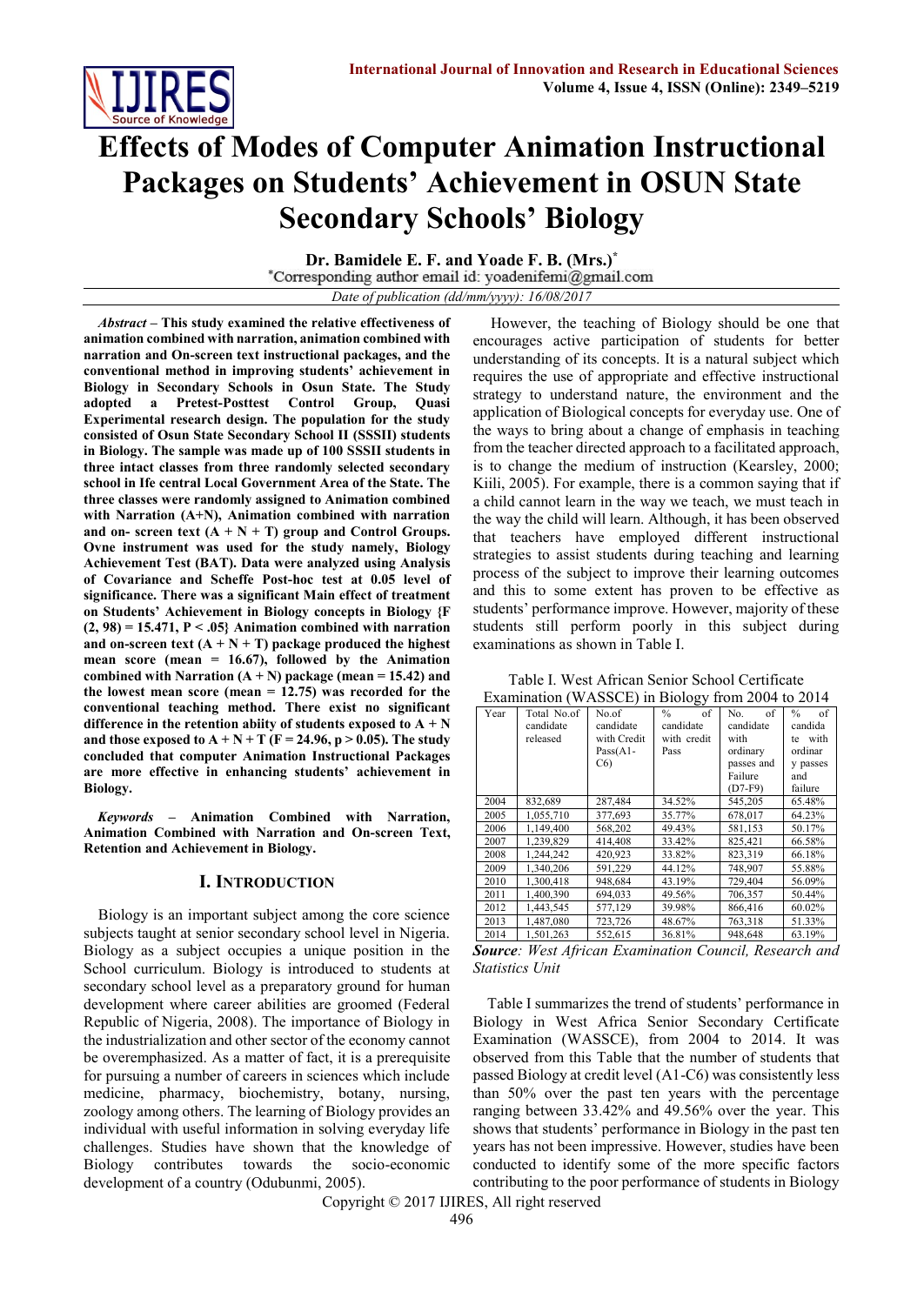

the results of which have been linked to the poor performance, to poor quality of science teachers, inadequate science equipments and poor teaching methods (Salami, 2012).

It has been observed that the current mode of learning in Nigeria is principally structured on traditional chalk-andtalk methods. Aladejana (2008) explains that teaching still retains the old conservative approach of teachers acting as repertoire of knowledge and students the dormant recipients. The teacher-centred method emphasizes learning through the teachers' guardians at all times which favours passive reception of knowledge by the students hence limiting students from learning from variety of sources.

Interestingly, technology in many ways is expanding globally and the need to adopt technology based packages to improve the teaching and learning of Biology for effective performance of students cannot be overemphasized. The use of technology in the classroom has proven to be effective in the teaching and learning of sciences. It offers new, creative and the most engaging ways of teaching. Technology such as computer Animation instructional packages makes teaching effective as learning is enhanced with images, video and sound. Also the use of technology provides an enabling environment through which different types of learners (visual, audio, kinesthetic etc) learn.

Animation, which is basically a form of pictorial presentation, has become the most prominent feature of technology-based learning environments. It refers to simulated motion pictures showing movement of drawn objects. Recently, educational computer animation has turned out to be one of the most elegant tools for presenting multimedia materials for learners, and its significance in helping to understand and remember information has greatly increased since the advent of powerful graphicsoriented computers. Computer animation instructional packages are tools that have the capacity to improve quality learning. It seeks to arouse students' interests, stimulates thinking and concretizes knowledge that could otherwise only be explained in abstract terms.

Literally, animation is moving something that cannot move by itself. It is the technique of photographing successive drawings or positions of puppets or models to create an illusion of movement when the film is shown as a sequence (Mayer and Moreno 2002). This aspect of multimedia learning supports student-centred strategy whereby learners take responsibility in their own learning process (Clark and Mayer, 2003). The liberty to proceed or recede allows self-pacing, an important facet to enable learners to learn according to their individual pace and that will ensure both group of students may perceive information equally (Moreno and Mayer, 2000). Online Animation is a subset of computer animation which literally connotes the animation of concepts that are available on the internet.

Nowadays, the use of online animation or video is generally becoming more popular in the teaching and learning process. Animation of concepts when viewed on

the internet provides learners with insight of some abstract concepts. Agommuoh and Nzewi (2003) reported that videos have the potentials of increasing the probability that students will learn more, retain better and even improve their performance of the skills they are expected to develop. Online animation instructional packages are learnercentred strategies and a learning environment in which they are employed can promote interaction, interest and attentiveness etc. Kearsley (2002) studies show that students who learn from animation have greater self-esteem and motivation. His studies also show that students retain information and the ability to sustain the learning process increases. These learner – centred instructional strategies can enhance a stimulating learning environment in which learners interest can increase positively and this can lead to increased attention, retention, concentration, knowledge and learning (Davis., and McGrail, 2009). This form of technology helps in representing information visually which help students understand concepts effectively as a result, it helps students to construct their own meaning and also to develop deep understanding of the subject content through what they see. It makes learning to be more interesting within students' zone of proximal development (Vygosky, 1978). There is therefore the need to explore Technology based teaching in enhancing and facilitating acquisition of the knowledge of what is being taught using online animation instructional packages.

Sousa, (2011) defines Retention as "the process whereby long term memory preserves learning in such a way that it can locate, identify, and retrieve it accurately in the future''. He suggested that learning and retention are not the same and that learning does not necessarily result in long term retention. For example, one can learn information for a short period of time and forget such information. Many students have difficulties in learning Biology. They think that learning Biology simply involves memorizing the contents of the subject and regurgitate them during their examinations. According to Tekkaya, Ozkan and Sungur (2001), students have difficulties in learning Biology and have no interest in the lesson due to the fact that students' motivation to learn this subject was low. Researchers (Lawal, 2007; Atadoga and Onaolapo 2008) found that the persistent low in academic achievement is attributed to teacher instructional strategies among others. Thus, instructional strategies used by teachers in teachinglearning process have significant influence on learners' learning outcomes. Atadoga and Onaolapo (2008), states that, instructional strategies adopted by teachers at all levels of education in imparting knowledge and skills to the learners are determined by teachers abilities, topic to be taught, learners age, available resources and available space. Thus, Poopola (2010), ascertained that, academic achievement is a function of a various factors such as method of teaching, teachers' qualifications, child's home background, school environment, attitude, interest among others. Ogundokun and Adeyemo (2010) added that, academic achievement (low) is related to the decline in the availability of teaching resources in the school.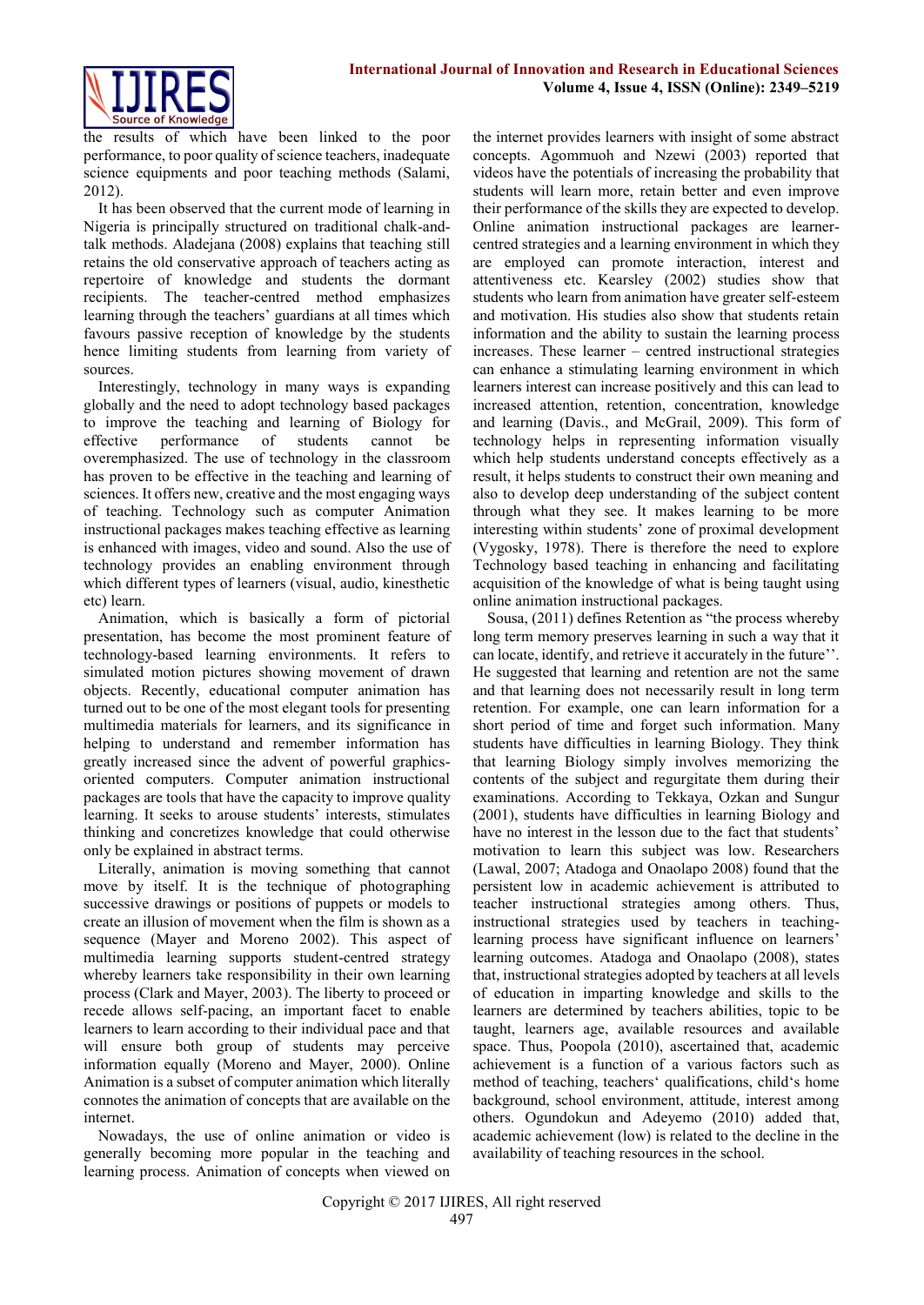

## **II. PURPOSE OF THE STUDY**

The purpose of this study is to establish the relative effectiveness of different modes of computer Animation Instructional Strategy on students' achievement in Biology. The specific objectives are to;

- 1. Examine the effect of different modes of computer animation on academic achievement of students in Biology.
- 2. Determine the effect of the different modes of computer animation on retention ability of the students in Biology.

# **III. RESEARCH HYPOTHESIS**

The following research hypotheses were generated for the study;

 $Ho<sub>1</sub>$ : There is no significant main effect of treatment on the academic achievement of students in Biology.

Ho2: There is no significant main effect of the different modes of computer animation on retention ability of the students in Biology.

# **IV. METHODOLOGY**

This study adopted the non-equivalent pretest, posttest control group design. The population for the study comprised all public senior secondary school students in Ife central Local Government Area (LGA) of Osun State. The study sample was made up of 100 Senior Secondary School two (SSSII) Biology students from the three intact classes in three randomly selected senior secondary schools in the LGA. The schools were randomly assigned into three groups; and students were used in their intact classes. One research instrument was used to collect data for the study named Biology Achievement Test (BAT). The BAT was developed by the researcher and was used for the pretest, post-test as well as retention test. The test consisted of 25 multiple choice objective test items on the following topics digestion in mammals and digestive enzymes. The BAT was printed in different fonts for the pretest, post-test and retention test. This was to give the impression that they were not the same questions for the different tests. The items in the instrument were developed using test blue print for the purpose of ensuring proportional representation of the contents based on Bloom's taxonomy of cognitive domain as shown in Table II.

| Table II. Specification for the Construction of BAT |  |
|-----------------------------------------------------|--|
|-----------------------------------------------------|--|

| Content                                            | <b>Cognitive Level</b> | Total             |                 |                 |
|----------------------------------------------------|------------------------|-------------------|-----------------|-----------------|
|                                                    | Knowle<br>dge          | Compreh<br>ension | Applicat<br>ion |                 |
| Digestive system                                   | 1(4%)                  | 4(16%)            | 2(8%)           | (28%)           |
| functions<br>Various<br>of the Alimentary<br>Canal | 6(24%)                 | 6(24%)            | 1(4%)           | 13(52<br>$\%$   |
| Digestive enzymes                                  | 2(8%)                  | 3(12%)            |                 | (20%)           |
| <b>Total Items</b>                                 | 9(36%)                 | 13(52%)           | 3(12%)          | 25<br>$(100\%)$ |

The instrument was validated by experts in Biology. The reliability of the instrument was carried out by field-testing on 40 students in a randomly selected senior secondary school two (SSSII) outside the sample of the study. Their scores were analyzed to determine the level of difficulty and discriminating index of each test item. The difficulty indices obtained range between 0.39 and 0.67 while the discriminating indices range between 0.35 and 0.65. The scores of the students were subjected to split-half reliability test which yielded reliability coefficient of 0.82. Based on the validation process out of 35 questions that were initially set, 10 out of the questions were dropped, at the end of which a total of 25 questions were considered to be adequate for the study.

# **V. DATA COLLECTION PROCEDURE**

Permission was sought from the principals of the school to allow the use of their schools. They were briefed about the purpose of the study and they in turn gave their full cooperation and assigned Biology teachers for assistance. Biology Achievement Test (BAT) as pretest in the first week of the research exercise to all the students before the experimental groups were subjected to treatments. This is to ascertain the academic equivalence of the students before treatments. A week after the pretest, the researcher introduced the Animation instructional packages which contained the Human Digestive system to the students that constituted the experimental groups. Group A was exposed to Animation combined with Narration  $(A + N)$  and the procedure is as follows:

- The teacher projected the downloaded video of Human Digestive system depicting Animation and Narration package on the screen via the LCD projector.
- The students sat, listened and watched the animation.
- The students put down notes based on narration of the animated video.
- The teacher paused the video to allow interactions between the teacher and the students as well as among students which was based on questions and answers.
- After class presentation, students had opportunities of interacting with the animation by clicking on Next, Previous, Pause, and Stop buttons at their convenience using standalone computer.

Group B was exposed to Animation combined with narration and on- screen text  $(A + N + T)$ .

- The teacher projected the downloaded video of Human Digestive system depicting Animation, Narration with on-screen Text showing simultaneously on the screen via the LCD projector.
- The students sat, listened and watched the animation and also had the opportunity of reading the on-screen text.
- The students watched the screen text showing simultaneously with the narrated animation and were able to form good notes.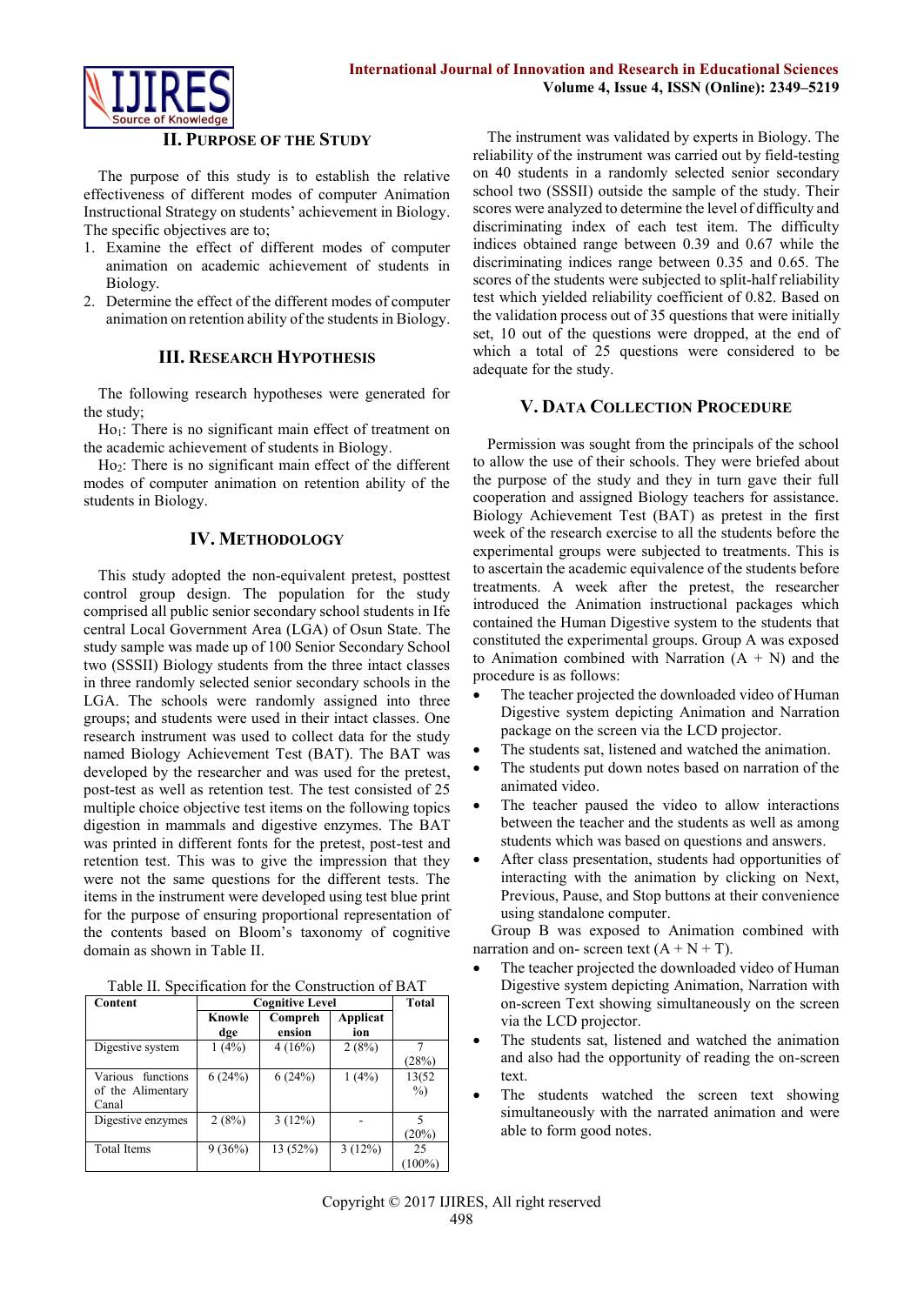

- The teacher paused the video to allow interactions between the teacher and the students as well as among students which was based on questions and answers.
- After class presentation, students had opportunities of interacting with the animation by clicking on Next, Previous, Pause, and Stop buttons at their convenience using standalone computer.

Group C was exposed to the conventional teaching method using teachers' expository method.

The students were exposed to two contacts lessons one lesson per week for two weeks. At the end of the two weeks intervention by the researcher which was two contacts with each of the selected schools, a post-test was administered on the students for their achievements in Human Digestive system. The post-test was 25 point scores. Two weeks after the post-test, a retention test was administered to assess the level of their retention. Altogether, the study lasted for six weeks.

The Data collected were analyzed based on the stated Hypotheses using Descriptive statistics, one way Analysis of covariance (ANCOVA) and Scheffe posthoc test. Descriptive statistics were used to analyze the estimated marginal means, standard deviation and standard error estimates, ANOVA and Scheffe posthoc test was applied to examine whether any significant differences existed among the three groups A, B and C. All the analyses were carried out at 5% level of significance ( $P = 0.05$ ).

# **VI. RESULTS**

#### *Hypothesis One*

There is no significant difference of the different modes of computer Animation and conventional Teaching Method on the academic achievement of students in Biology.

Table III. Descriptive Analysis on Achievement Pre and Post Test Scores

| Packages   | N  | Mean    | Std.      | Std.   | 95% Confidence    |         |  |
|------------|----|---------|-----------|--------|-------------------|---------|--|
|            |    |         | Deviation | Error  | Interval for Mean |         |  |
|            |    |         |           |        | Lower             | Upper   |  |
|            |    |         |           |        | Bound             | Bound   |  |
| $A+N$      | 33 | 15.4242 | 3.29801   | .57411 | 14.2548           | 16.5937 |  |
| $A+N+T$    | 34 | 16.6765 | 3.18824   | .54678 | 15.5640           | 17.7889 |  |
| <b>CTM</b> | 32 | 12.7500 | 2.07908   | .36753 | 12.0004           | 13.4996 |  |
| Total      | 99 | 14.9899 | 3.32122   | .33380 | 14.3275           | 15.6523 |  |

The dependent variable was students' academic achievement post- test scores generated from the Biology Achievement Test. Based on the teaching strategy applied (i.e. packages and conventional method), the estimated mean score revealed that comparing the mean scores of the three groups Animation combined with narration and onscreen text ( $A + N + T$ ) strategy produced the highest mean score (mean  $= 16.67$ ), followed by the Animation combined with Narration  $(A + N)$  strategy (mean = 15.42) and the lowest mean score (mean = 12.75) was recorded for the conventional teaching method. The mean scores for all the packages and the conventional method fall within the 95% confidence interval bands.

To test whether there is any significance difference in the

mean scores of the result, the result was then subjected to ANOVA test as presented in Table IV.

Table IV. ANOVA of achievement scores of students exposed to the animated packages (A+N and A+N+T) and those exposed to the Conventional Methods

| Sources               | Sum of   | df | Mean of |        | Sig. |
|-----------------------|----------|----|---------|--------|------|
|                       | Squares  |    | Square  |        |      |
| <b>Between Groups</b> | 263.488  |    | 131.744 | 15.471 | .000 |
| Within Groups         | 817.502  | 96 | 8.516   |        |      |
| Total                 | 1080.990 | 98 |         |        |      |

Result in Table IV revealed that  $F_c = 15.471 >$  at p<0.05 level of significance. This indicated students' academic achievement differed significantly among the three strategies. Thus, the null hypothesis is rejected. This implies that there exist a significant difference in the academic achievement of students exposed to the animated packages and those exposed to the conventional method. The result obtained was then subjected to Scheffe multiple comparison.

The scheffe post hoc in Table 5 revealed that there exist no significant difference in the academic achievement of students exposed to animation combined with narration (A+N) and those exposed to animation combined with narration and on-screen text package  $(A + N + T)(p > 0.05)$ . But there exist a significant difference in the academic achievement of students exposed to the conventional teaching method and the two packages i.e.  $(A + N)$ ,  $(A+N+T)$  at (p<0.05). It was however revealed that those exposed to A+N+T had better academic achievement than those exposed to the other package and the conventional method. Those exposed to A+N+T had a mean difference of 1.25 when compared with A+N and 3.93 when compared with the conventional Teaching Method.

| Table V. Scheffe PostHoc test of the difference of |         |  |        |  |  |  |  |
|----------------------------------------------------|---------|--|--------|--|--|--|--|
| academic achievement among the three groups        |         |  |        |  |  |  |  |
| Df Mean of<br>Source of variation<br>Sum of        |         |  |        |  |  |  |  |
|                                                    | Squares |  | Square |  |  |  |  |

Between Groups 266.514 2 133.257 24.962 .000<br>Within Groups 512.476 96 5.338

Within Groups 512.476 96



Fig. I. A Chart of the Means of the Groups in Homogeneous Subsets

#### *Hypothesis Two*

There is no significant difference in the retention ability of the Biology Students exposed to the different modes of computer Animation and Conventional method.

The dependent variable was students' retention test scores generated from the Biology Achievement Test. Based on the teaching strategy applied (i.e. packages and conventional method), the mean score revealed that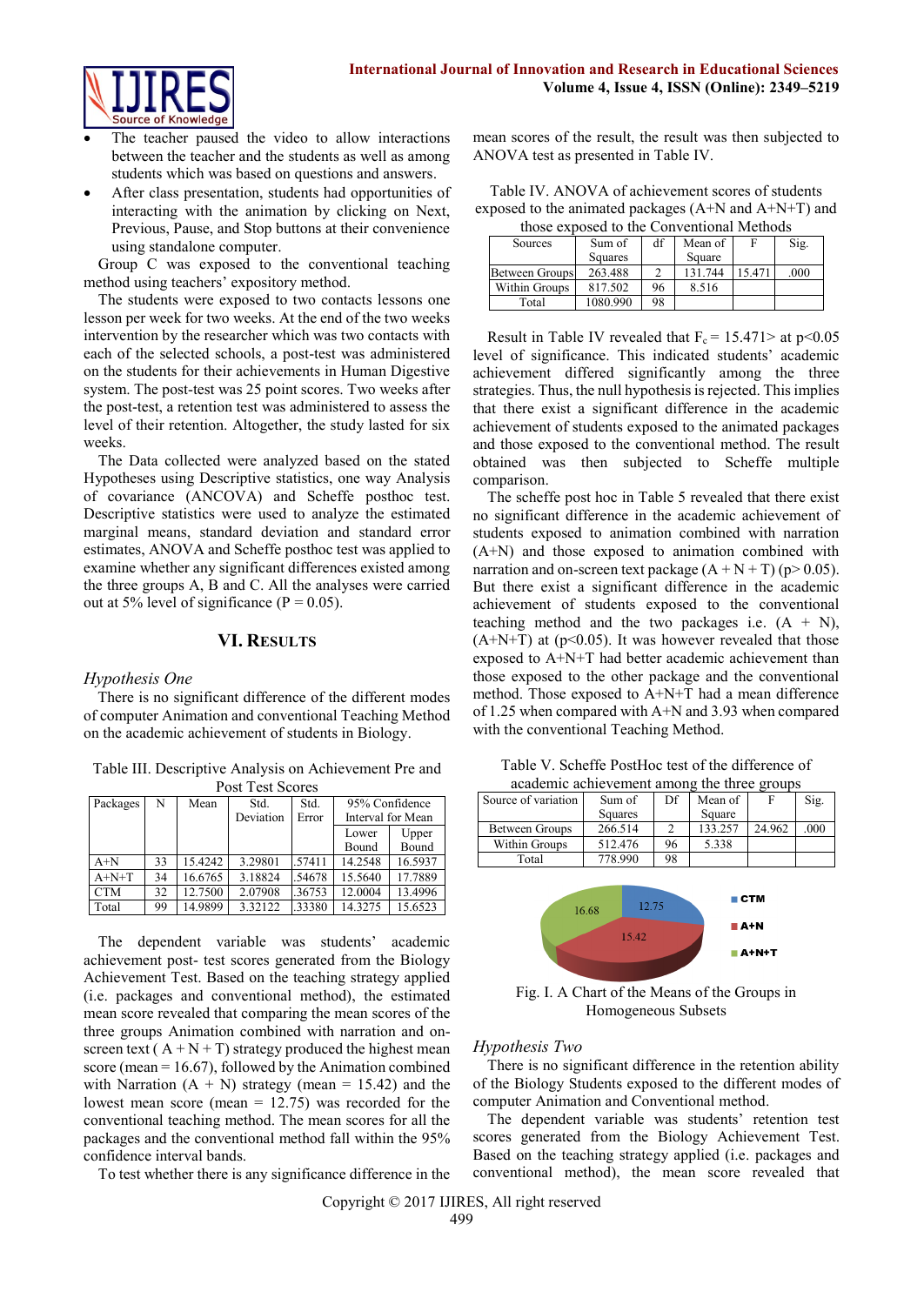

Animation combined with narration and on-screen text (A+N+T) package produced the highest mean score (mean = 14.64), followed by the Animation combined with Narration  $(A+N)$  package (mean = 13.48) and the lowest mean score (mean = 10.71) was recorded for the conventional teaching method. The mean scores for all the packages and the conventional method fall within the 95% confidence interval bands.

Table VI revealed that the computed value of  $F_c$  is 24.96. This value is higher than F table value,  $F_t$  is 3.15 observed at probability level of 0.05 Thus, the hypothesis is rejected. This indicated that a significant difference exists in the retention ability of the students exposed to the animated packages and those exposed to the conventional teaching method.

Table VI. ANOVA of the Retention Ability Scores of Students exposed to the Animated Packages and those exposed to the Conventional Method

| CADOSCU to the Conventional ivietnou |            |                                                          |        |      |                |           |
|--------------------------------------|------------|----------------------------------------------------------|--------|------|----------------|-----------|
| (I)                                  | (J)        | Mean                                                     | Std.   | Sig. | 95% Confidence |           |
| Methods                              | Method     | Difference                                               | Error  |      | Interval       |           |
|                                      | S          | $(I-J)$                                                  |        |      | Upper<br>Lower |           |
|                                      |            |                                                          |        |      | Bound          | Bound     |
| $A+N$                                | $A+N+T$    | $-1.25223$                                               | .71310 | .219 | $-3.0253$      | .5208     |
|                                      | <b>CTM</b> | $2.67424*$                                               | .72399 | .002 | .8741          | 4.4744    |
| $A+N+T$                              | $A+N$      | 1.25223                                                  | .71310 | .219 | $-.5208$       | 3.0253    |
|                                      | <b>CTM</b> | $3.92647$ *                                              | .71873 | .000 | 2.1394         | 5.7136    |
| <b>CTM</b>                           | $A+N$      | $-2.67424$ <sup>*</sup>                                  | .72399 | .002 | $-4.4744$      | $-.8741$  |
|                                      | $A+N+T$    | $-3.92647$ <sup>*</sup>                                  | .71873 | .000 | $-5.7136$      | $-2.1394$ |
|                                      |            | *. The mean difference is significant at the 0.05 level. |        |      |                |           |

Table VII. Scheffe PostHoc Test of Retention ability Scores of Students in the three groups

| $    -$    |            |                         |        |      |                |           |  |
|------------|------------|-------------------------|--------|------|----------------|-----------|--|
| (I)        | (J)        | Mean                    | Std.   | Sig. | 95% Confidence |           |  |
| Metho      | Methods    | Difference              | Error  |      | Interval       |           |  |
| ds         |            | $(I-J)$                 |        |      | Upper<br>Lower |           |  |
|            |            |                         |        |      | Bound          | Bound     |  |
| $A+N$      | $A+N+T$    | $-1.16221$              | .56460 | .126 | $-2.5661$      | .2416     |  |
|            | <b>CTM</b> | $2.76610*$              | .57323 | .000 | 1.3408         | 4.1914    |  |
| $A+N+$     | $A+N$      | 1.16221                 | .56460 | .126 | $-2416$        | 2.5661    |  |
| T          | <b>CTM</b> | 3.92831*                | .56906 | .000 | 2.5134         | 5.3432    |  |
| <b>CTM</b> | $A+N$      | $-2.76610*$             | .57323 | .000 | $-4.1914$      | $-1.3408$ |  |
|            | $A+N+T$    | $-3.92831$ <sup>*</sup> | .56906 | .000 | $-5.3432$      | $-2.5134$ |  |

\* The mean difference is significant at the 0.05 level.

Table VII revealed that there exist no significant difference in the retention ability of students exposed to A+N and those exposed to A+N+T ( $p>0.05$ ) but there exist a significance difference in the retention ability of students exposed to the packages and the conventional method  $(p<0.05)$ . It was however revealed that those exposed to A+N+T had greater retention ability than those exposed to the other package and the conventional method with mean difference of 1.16 when compared with A+N and 3.93 when compared with CTM.

Table VII. Retention Score –the most effective of the three

| groups     |    |                           |         |  |  |  |  |
|------------|----|---------------------------|---------|--|--|--|--|
| Strategy   |    | Subset for alpha $= 0.05$ |         |  |  |  |  |
|            |    |                           |         |  |  |  |  |
| <b>CTM</b> | 32 | 10.7188                   |         |  |  |  |  |
| $A+N$      | 33 |                           | 13.4848 |  |  |  |  |
| $A+N+T$    |    |                           | 14.6471 |  |  |  |  |
|            |    | 1.000                     |         |  |  |  |  |



Fig II. A chart of the Means of the Groups in Homogeneous Subsets

Table 10 revealed that students exposed to A+N+T had the highest mean retention score (14.65) than those exposed to A+N (13.49) and those exposed to the conventional method have the lowest mean retention score (10.72). Therefore, the A+N+T package may be said to have significantly enhanced greater retention ability of the students in the subject when compared to A+N and CTM.

# **VII. DISCUSSION**

From the results and analyses of the study, it was found that before the treatments were administered, there was no significant difference in the pretest scores of the two experimental groups and the control group. This indicated that students in the three groups had the same entry behaviour and there was an equivalent baseline for both the experimental and the control group.

Also, from the results of the analyses of this study, it was found that Animation, Narration and on-screen text package had the greatest significant effect on the achievement of the students more than Animation and Narration (A+N) and the Conventional Teaching Method (CTM). This showed that the concurrent use of animation, narration, and on–screen text in an instructional interface resulted in a significantly better learning outcomes when compared to using animation with narration or the conventional teaching method. The results of this research failed to validate Richard Mayer's (2001) multimedia redundancy principle. Moreover, these findings are not in consonance with the findings of Moreno and Mayer (2000) and Taber, Martens, and van Merrieboer (2004) who found that achievement of students who learnt Physics with course ware version of  $\text{amimation} + \text{narration}$  was better than their colleagues who learnt Physics with animation + narration + on-screen text. In contrast, this results are in agreement with Adegoke (2010) who found that students' achievement in Physics were better with concurrent use of animation, narration and on-screen text, when compared to using animation and narration alone. This could be due to the fact that points missed from narration could be read from on- screen text and vice versa. These double opportunities might have not been available to students who were in animation + narration alone. It appears that the more the sources of information the better. The jottings could have been responsible for the observed differences in the mean scores of students in each group. Educational psychologists like Sprinthall, Sprinthall, and Oja (1998) said that jottings made while reading or listening to instructions in the classroom can enhance retention of information. They maintained that persons remember more after taking notes, even if they lose the notes, than do those who simply sit and

Copyright © 2017 IJIRES, All right reserved